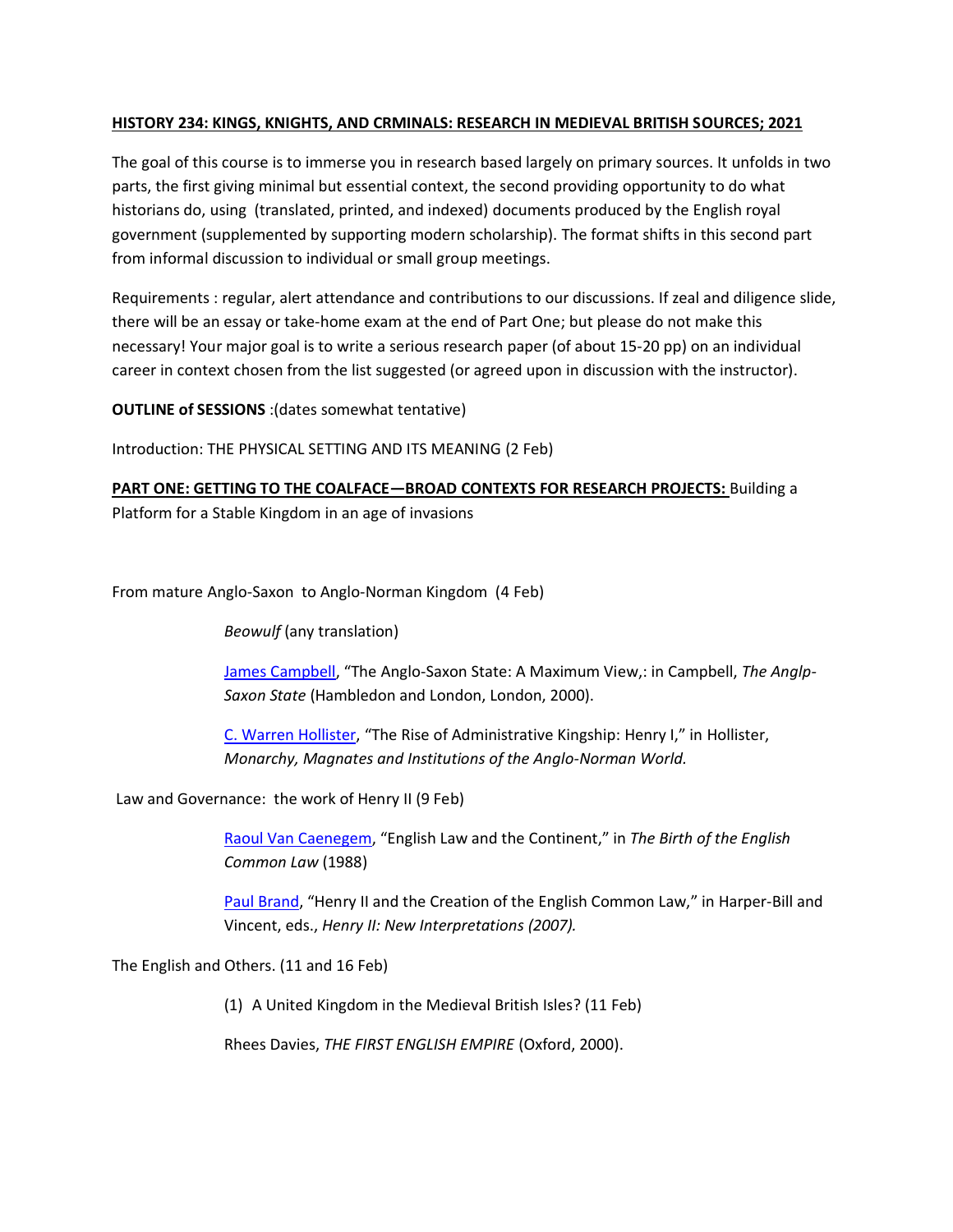*(2)* Crossing the Channel, Fully Armed (16 Feb)

*[True Chronicles of Jean le Bel,](https://rochester.summon.serialssolutions.com/2.0.0/link/0/eLvHCXMwlV1fb9owED918LDtYWq3VmP9F-2BJ-icpMTJ1LUqER3aplbaeBhPljFORdslEqFIfOt-hN05Tgple6jgATtnMHf2-Xz27w7A945Y-4lOSJTEoYRq0uPeKGQdheNKdRLu0sFvwgjv_J33h9Gvr9Hl7w14KKExj2mjaM-e2-nzD-QDYVjpzuOizDp1NrGH7eRzYu7Pq7gvcD88-I_AjWxxj_1lQhFQPYrLFhKKhbCtQWtCMxtfgc8pxFpRWTkUe5fNfK5M63hw1bw_mlyn2VRThRamV0Q1m97r5hx_eakzn0uF8ALqXsB5pwZvlh6L-LyanG6ItkJoA_GYZYYzStZCYDU0EQI6UOQFRh6NlAipsYCLr48GWuhyG92qpIxsuST2inJFj0vta5nfop5FHTzLlwNPlBc3V0zyrTyTlayYO7V5mOwyfbEJdU3YjS3Y0Olb2C5CoCycpkPxdaXJYbx4BwOcGg7xyVFlZODcyRLn5I-c3p5-0zI9-WQ-2poferXc1Xe2ouWQf63t-gHbBv-iN4j77fUuCusiE2sS93eglmapfg9OqMZMjuQoklodewmTOvE6iqPdqcbjyB834OMSp8T8zpxy52KFvQ3YrRgo1Ch7-nTHsFQULW-Ems1S__j6pgGHJY-F-Vp7Y1f0unEUkbHbgNZz_teH55HvwqvCh07vPaiRbPbhZdX-YG24HkD9vBsPh38BObosuA)* tr. Nigel Bryant (Boydell, 2011) [Read, the Introduction and, say, 100 pp of text, either in a block or several smaller b locks, to get a sense of the invasion]

Crime, Disorder, and the Common Law. A Society of Laws or a Crisis of Public Order? (18 Feb)

[E.L.G. Stones,](https://learn.rochester.edu/bbcswebdav/courses/HIST234.1.SPRING2021ASE/kaeuperhis234spr21_readings/Stones_TheFolvillesOfAshby-Folville.pdf) "The Folvilles of Ashby-Folville, Leicestershire, and their Associates in Crime" *Transactions of the Royal Historical Society*, 5thser. 7 (1957)

[Anthony Musson,](https://learn.rochester.edu/bbcswebdav/courses/HIST234.1.SPRING2021ASE/kaeuperhis234spr21_readings/Musson_EvolutionOfEnglishJustice.pdf) *The Evolution of English Justice* (1999), "Conclusion: Attitudes to Justice."

[R.W. Kaeuper](https://learn.rochester.edu/bbcswebdav/courses/HIST234.1.SPRING2021ASE/kaeuperhis234spr21_readings/Kaeuper_LawAndOrderInFourteenthCentury.pdf), "Law and Order in 14thC England: the evidence of special commissions of oyer and terminer, *Speculum 54* (1979)

[R.W. Kaeuper](https://learn.rochester.edu/bbcswebdav/courses/HIST234.1.SPRING2021ASE/kaeuperhis234spr21_readings/Kaeuper_DebatingLawJustice.pdf), "Debating Law, Justice and Constitutionalism," in Kaeuper, Dingman, and Sposato, eds., *Law, Governance and Justice* (Brill, Leiden, 2013)

## PART TWO: RESEARCHING A PARTICULAR FIGURE AND ANALYZING ISSUES HIS/HER LIFE RAISES.

Introduction to sources and research (23 Feb).

After this introduction, individual (and possibly small group) meetings carry the course through to end of term. **Constant consultation is advised**. Some MINIMAL DEADLINES for consultations to which I will devote entire days:

Initial meetings to discuss questions on primary evidence and useful secondary sources (9 March Feb OR 16 March).

We may hold a Progress meeting, to discuss how your interpretation is taking shape (23 March)

(On these days I will be in my office; but simply stop by to talk as questions arise. Via email I will schedule meetings either for individual researchers or groups working on the same figure and topic.

The goal is for each student to produce a high quality study of an individual life as it can be dug out of royal government records and any relevant secondary sources.

FORM for the paper: Thorough citations of sources will be expected. Your footnotes should resemble those you find in modern works of scholarship.